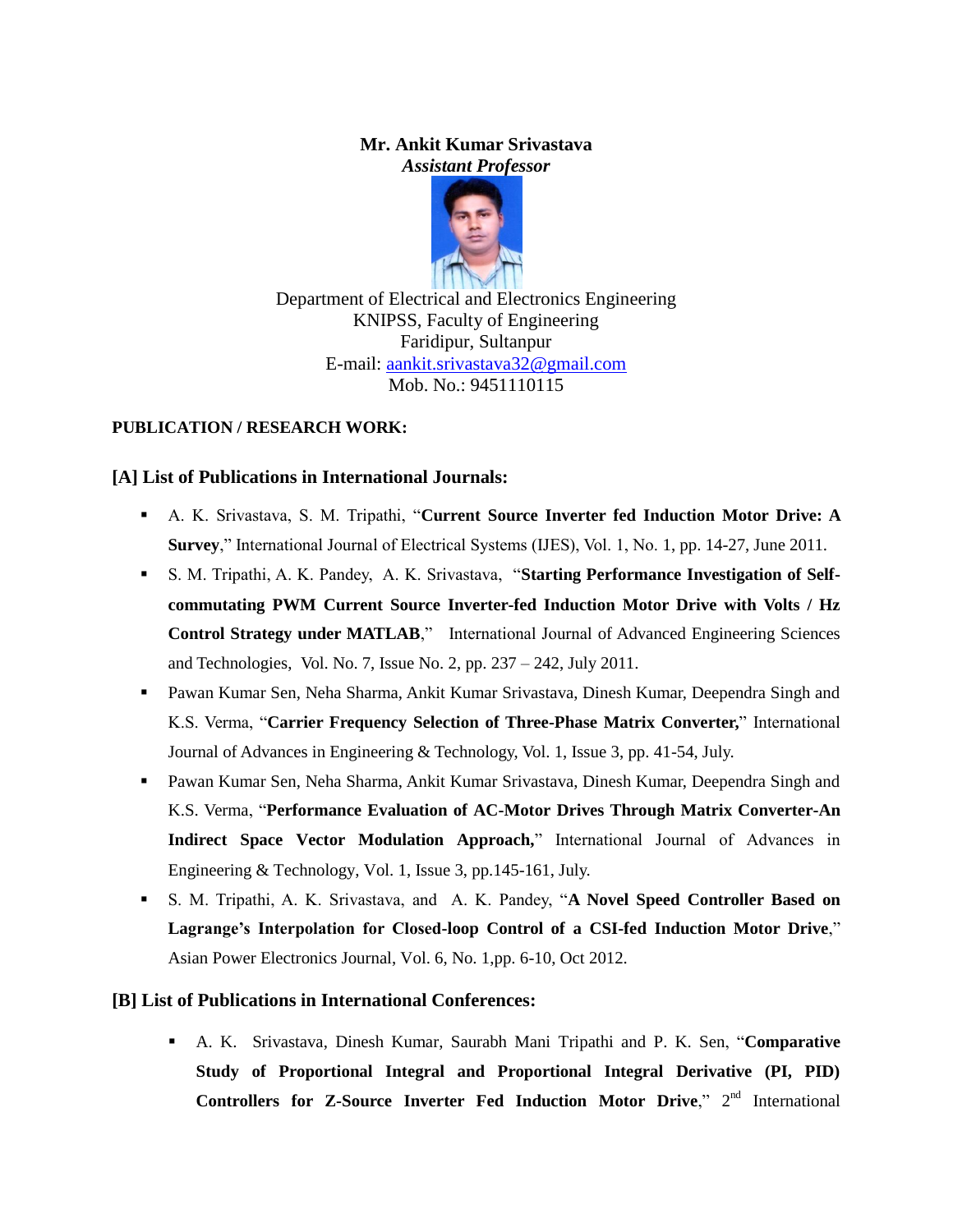Conference on Power, Control and Embedded Systems (**IEEE** - **ICPES-2012**), M.N.N.I.T., Allahabad, India, pp. 507-512, 17-19 December, 2012

#### **[C] List of Publications in National Conferences :**

- A. K. Srivastava, S. M. Tripathi, D. Kumar, and P. K. Sen, "**Performance Investigation of SVPWM Voltage Source Inverter Fed Induction Motor Drive under Different Loading Condition**," National Conference on Recent Advances in Electrical Power and Energy System Management (RAEPESM-2011), M.M.M. Engineering Collage, Gorakhpur , India, pp. 146-150, 25-26 March 2011.
- A. K. Srivastava, and S. M. Tripathi, "**Performance of a Self-commutating PWM CSI-fed Induction Motor Drive Incorporating a New Lagrange's Interpolation Based Speed Controller**," National Seminar on Innovation and Applications in engineering and applied sciences (IAEAS 2011), Gurukul Kangri, University, Haridwar, India, pp-78 (Souvenir), Nov, 9- 10, 2011.
- D. Kumar, A. K. Srivastava and R. K. Yadav, "**Performance Analysis of load commutated PWM Inverter fed Induction motor drive**," National workshop on Recent Trends in Information Communication Technology - 2012, NWRTICT, Allahabad , India, 18 March 2012.

# **[D] Seminar/Conference/Workshop Attended:**

- Attended A National Level Seminar on "**Non-Conventional Energy Resources and Its Utilization (NCERU-2008)**". KNIT, Sultanpur, 2008
- Attended A National Level Seminar on "**MATLAB & Its Applications In Electrical Engineering-(MAEE 09)**". KNIT, Sultanpur, 2009
- Attended a National Conference on "**Recent Advances in Electrical Power and Energy System Management (RAEPESM-2011)**", 25-26 March 2011 in MMMEC, Gorakhpur, India.
- Attended a National Seminar on "**Innovation and Applications in Engineering and Applied Sciences (IAEAS 2011)**", 9-10 Nov 2011 in Gurukul Kangri University Haridwar.
- Attended a National Seminar on "**Emerging Trends in Electrical and Electronics Engineering (ETEEE 2011)**", 26-27 Nov 2011 in Kamla Nehru Institute of Technology, Sultanpur.